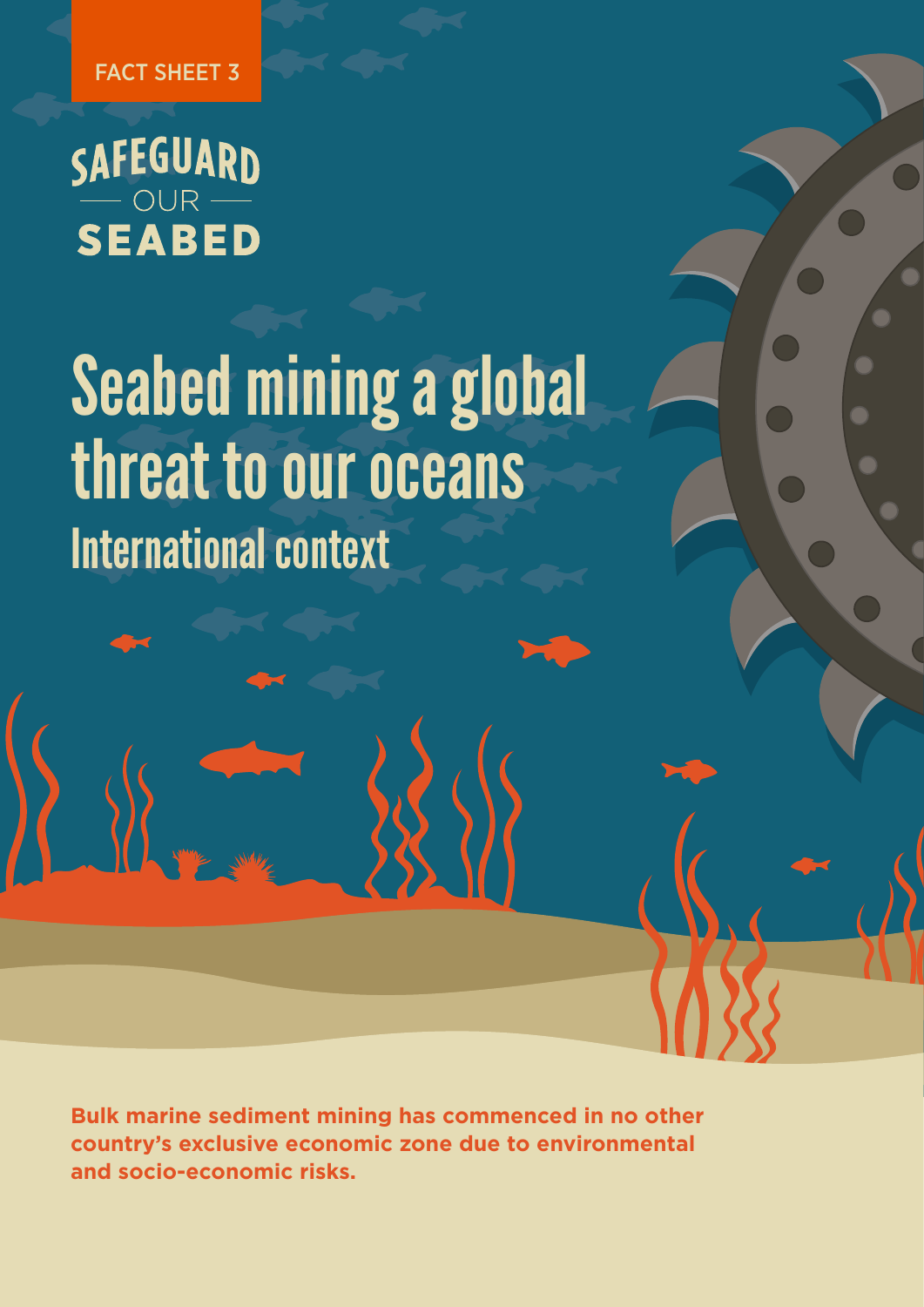It is important to differentiate between seabed mining within the territorial waters of nations and seabed mining in the high seas or 'the Area' that lies beyond national jurisdictions.

In the case of the high seas, seabed mining is governed by **United Nations Convention on the Law of the Sea (UNCLOS)** and associated Mining Codes and regulated by the **International Seabed Authority**<sup>1</sup> . Seabed mining applications that fall within a country's exclusive economic zone are regulated by that country's domestic law. National jurisdictions usually extend to 200 nautical miles (370 km) seaward from baselines running along the shore.

### How is seabed mining regulated in the high-seas?

Seabed mining in the high seas is regulated by a single organisation, the **International Seabed Authority**. Decisions to grant exploration and mining contracts are determined by the Legal and Technical Commission. The Commission currently consists of only 24 members, who are elected for a period of 5 years. The Commission functions include issuing deep sea exploratory and mining licences, review of applications for plans of work, supervision of exploration or mining activities and the assessment of the environmental impact of such activities.



**Should the fate of 45% of the planet's surface be decided by 24 people?** 

### **260 MILLION KM2 THE HIGH SEAS**  REGULATED BY THE ISA

**85 MILLION KM2 NATIONAL JURISDICTIONS**  EXCLUSIVE ECONOMIC ZONES

### **THE MINING CODE**

The Mining Code is the set of rules, regulations, decisions and procedures issued by International Seabed Authority to regulate prospecting, exploration and exploitation of marine minerals in the international seabed area, the Area beyond the limits of national jurisdiction. The Code falls within the general legal framework established by UNCLOS (1984) and the Implementing Agreement (1994) related to deep seabed mining.

## How many exploration or mining licenses have been granted in the High Seas?

Three types of resources have been regulated by the International Seabed Authority in order to facilitate exploration and exploitation: polymetallic sulfides (seafloor massive sulfides formed at hydrothermal vents); polymetallic nodules (manganese nodules on abyssal plains); and cobalt-rich ferromanganese crusts that form on seamounts. The International Seabed Authority has to date issued exploratory licences for seabed mining **across 1.2 million km2 of ocean floor.**

### **IT HAS APPROVED 26 DEEP SEA EXPLORATION CONTRACTS**

The contracts are predominantly in the **Clarion-Clipperton Fracture Zone, Central Indian Ocean Basin, South West Indian Ridge, Central Indian Ridge, the Mid-Atlantic Ridge and the Western Pacific Ocean.** These contracts allow rights holders to explore specified areas outside national jurisdictions. Under Regulations, each contractor has exclusive right to explore an initial area of 150,000 km**2**.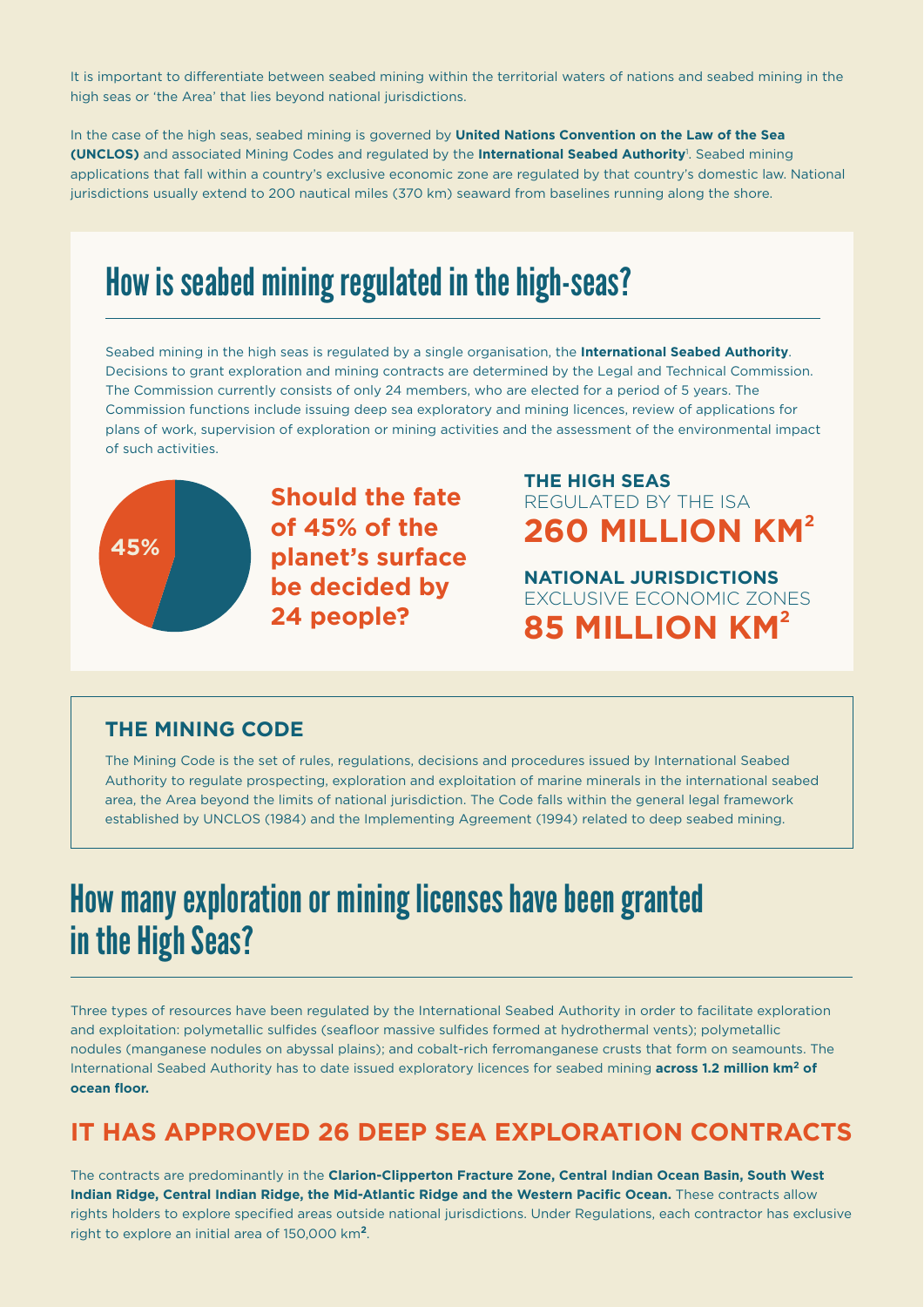**The nature, status and future of seabed mining in the high seas will have a direct impact on policy directions of nation states. It is thus of concern that holders of exploration contracts suggest that commercial scale seabed mining will be ready to commence within five years.**

# What about seabed mining within national jurisdictions?

Proposals for seabed mining, within the jurisdictions of nations have concentrated on six nations or areas, namely **New Zealand, Australia, Namibia, South Africa, Mexico and the Pacific Islands (Fiji, Papua New Guinea, Tonga, Vanuatu, Solomon Islands and Cook Islands).** There has been considerable resistance to these project proposals in all these cases and in most cases, governments have opted for a cautious approach in the form of a moratorium, permanent bans or refusal of project proposals.

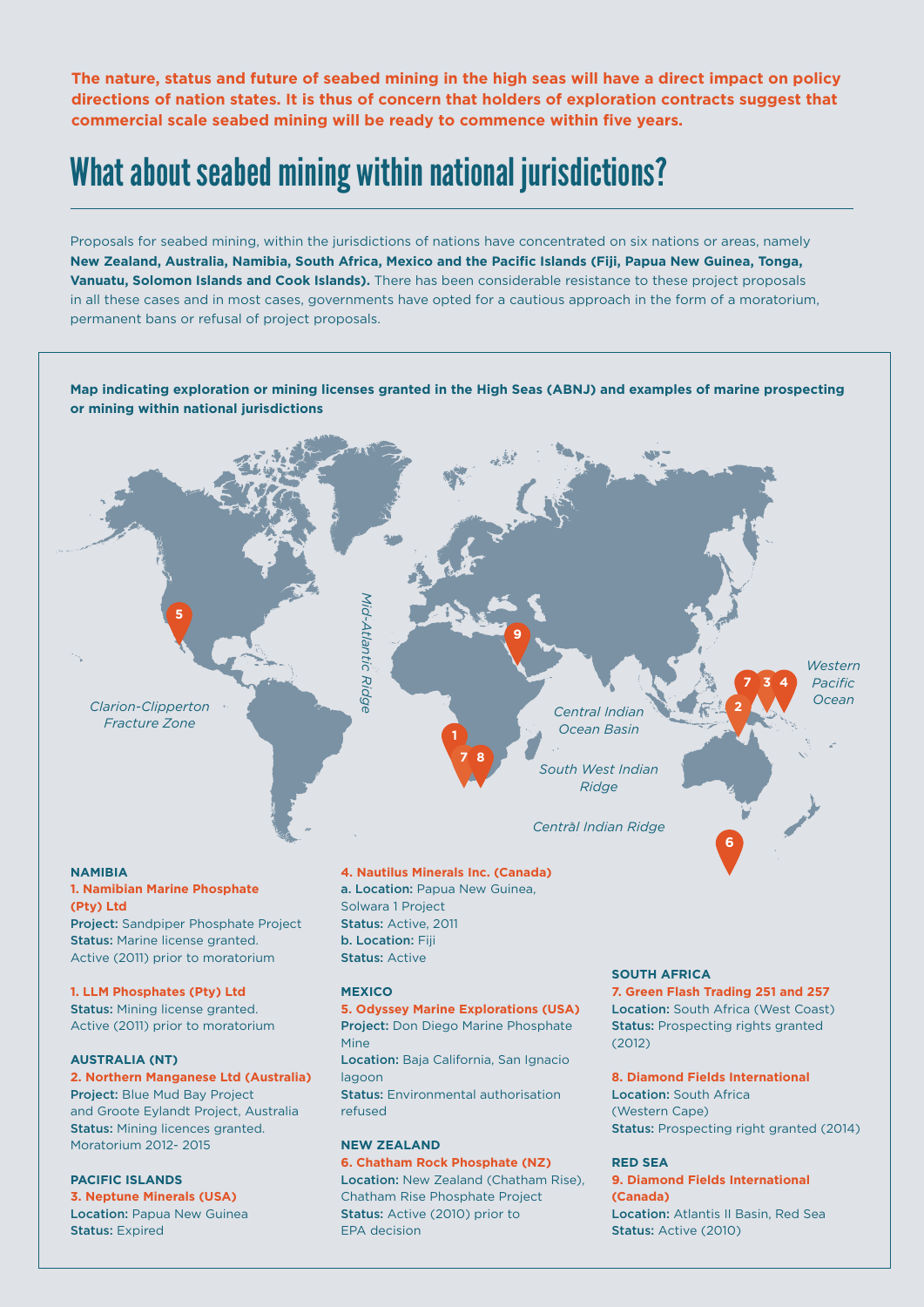### **CASE STUDY 1 1 2**

# Namibia's moratorium on marine phosphate mining

'Government is concerned that the removal of soft sediment from the seabed along with living organisms and the suspension of fine sediment in the seawater may affect the functioning of the marine ecosystem negatively. The ministry is further concerned that any contamination or suspended particles from mining activities may have adverse effects on the fish larvae and their development.' *- Namibian Cabinet.*

#### **RIGHTS GRANTED**

In 2011 the Ministry of Mines granted mining licences to two companies, Namibian Marine Phosphate and LL Namibia Phosphates. The NMP Sandpiper Project, situated 120km off Walvis Bay, was the most advanced<sup>2</sup>.

#### **SANDPIPER PROJECT**

Mining licence area **25.2km wide and 115km long,**  approximately 2 233 km<sup>2</sup>. The project planned to use trailing suction hopper dredging (TSHD) technology. It planned to remove up to **5.5 million tonnes** of sediment annually with an expected annual production of **3 million tonnes** of phosphate rock<sup>3</sup>.

#### **OPPOSITION**

Fishing industry (Namibian Hake Fishing Industry Association and the Confederation of Namibian Fishing Associations) and civil society organisations (Earth Organisation Namibia and Swakopmund Matters) opposed the granting of these licences.

#### **GOVERNMENT POLICY**

The Namibian government established an 18 month moratorium on marine phosphate mining in September 2013 through a cabinet decision. This was championed by the Minister of Fisheries and Marine Resources. After expiry of 18 months it has been publicly declared the moratorium will remain in force for a further three years with possible extension.

#### **MORATORIUM CONDITION**

Undertake an independent scoping study and comprehensive strategic environmental assessment. The Fisheries and Aquaculture section of the Norwegianbased Foundation for Scientific and Industrial Research (SINTEF) and the Institute for Marine Research are conducting the studies.

### **CASE STUDY 2**

# Moratorium on seabed mining in Australia (Northern Territory)

'Seabed mining is a new and evolving worldwide industry with minimum number of generally accepted practice standards. The methods applied are rapidly changing and there is limited information available on actual or potential impacts on environment and other resource industries; and methods for managing impacts'. *- Policy statement of moratorium, NT Australia.*

#### **EXPLORATION APPLICATIONS**

In 2012 Northern Manganese Limited (NML) sought environmental approval to conduct exploratory activities for manganese ore. NML applied for 7 mineral exploration licences covering **3 856km2** in the shallow offshore environment. This was known as the Blue Mud Bay Project. NML already held exploration rights for eight tenements, covering **1 723 km2** of shallow marine area and two islands near Groote Eylandt, known as the Groote Eylandt Project.

#### **GOVERNMENT RESPONSE**

In response to public concerns over seabed mining, on 6 May 2012 the Northern Territory government established a three year moratorium. The Northern Territory stated that due to the lack of available knowledge it could not accurately assess potential impacts; methods for management of the industry, its development, and sustainability; and conditions for authorisations.

#### **MORATORIUM CONDITIONS**

Within the moratorium period, the Minister would not assess or grant any mineral exploration licence until completion of a formal review on actual and/or potential impacts on the environment and other resource industries. This had to identify likely impacts on commercial and recreational fishing; identify international environmental best practices; and examine mitigation strategies to manage impacts.

#### **FINDINGS OF REVIEW**

Australia's EPA produced an interim report which recommended a highly cautious approach to seabed mining and the extension of the moratorium until better knowledge of impacts were available<sup>5</sup>. Following the lapse of the moratorium period, the Northern Territory extended the moratorium for a further three years and placed a permanent ban on seabed mining in Groote Eylandt.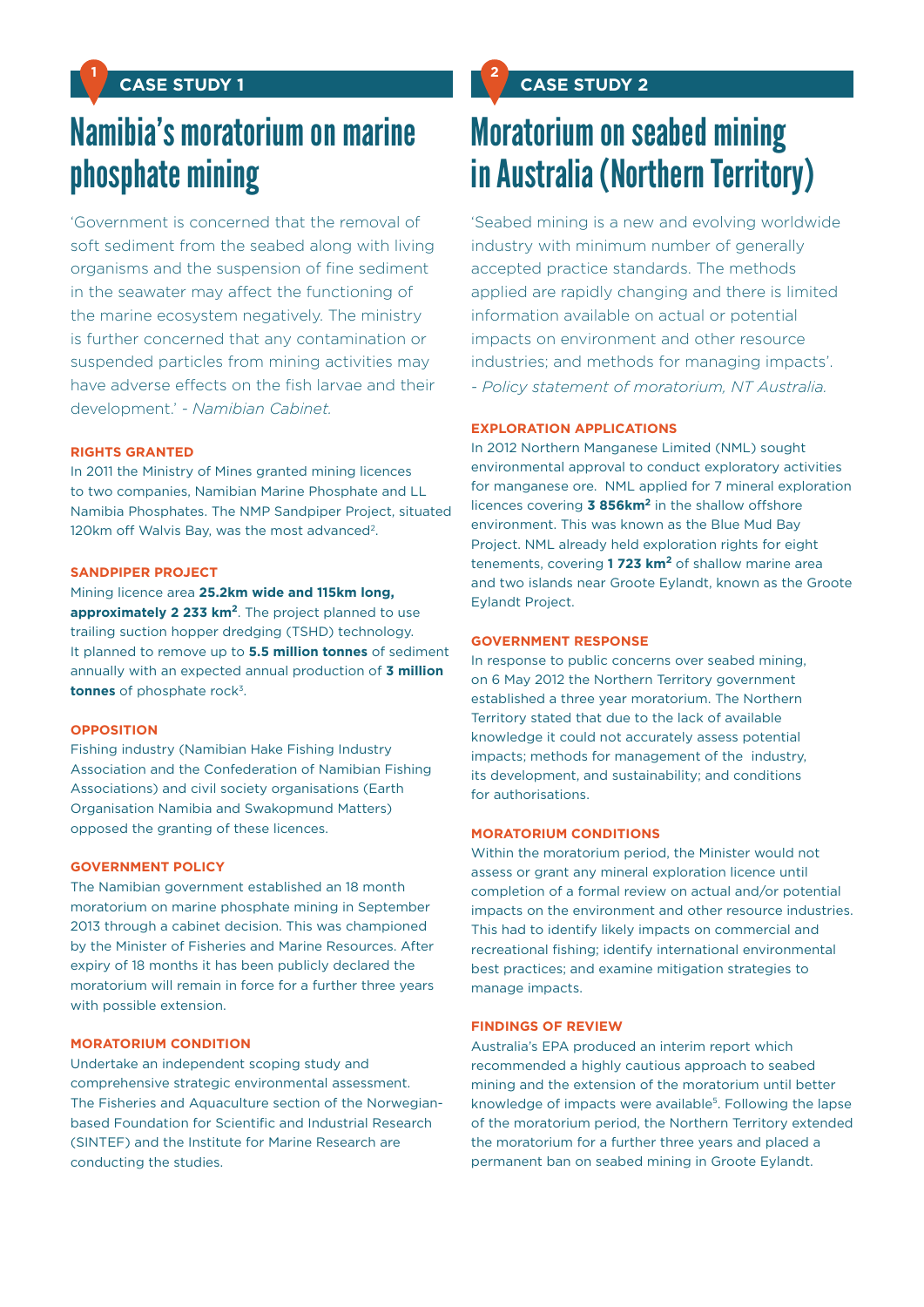# Pacific Islands and Papua New Guinea

'Under these circumstances there is need for caution, giving special attention to protecting the marine environment and the people who value it. A sound precautionary approach, which does not preclude the option of 'no development' is needed to avoid or minimize temporary or lasting harm to the environment, to the people and to the economy.' *- World Bank, 2016*

#### **APPLICATION**

A number of Pacific Island Nations, namely; Papua New Guinea, Fiji, Tonga, Vanuatu, Solomon Islands and the Cook Islands have granted permits for deep sea mining exploration. The Solwara 1 Project is the most advanced.

#### **SOLWARA 1**

Nautilus Minerals (a Canadian seabed mining company) was recently granted a mining right for the Solwara 1 Project, for seabed mining in the Bismarck Sea. If this commences, it would be the first seabed mining operation of its kind. It appears that Papua New Guinea government's rationale for granting these rights relates to the potential revenue that could stem from royalties.

#### **OPPOSITION**

There has been significant opposition to the Solwara 1 Project from local communities and not for profit organisations. The Deep Sea Mining Campaign, an association of NGOs and citizens concerned about the likely impacts of seabed mining, has been highly vocal over the impacts of the Solwara 1 project on marine and coastal ecosystems and communities.

#### **WORLD BANK'S POSITION**

Recently, the World Bank published a report titled 'Precautionary Management of Deep Sea Mining Potential in Pacific Island Countries'. The report recommended that Pacific Island countries that are supporting or considering deep sea mining activities should 'proceed with a high degree of caution to avoid irreversible damage to their ecosystems'. The report further stresses the need for strong governance arrangements to ensure that appropriate social and environmental safeguards are in place.

# Mexico government's refusal of environmental authorisation of a marine phosphate mine

'The economic benefits of the project cannot prevail over the protection of the natural resources of Ulloa Bay, especially when some of those, like the loggerhead turtle (Caretta Caretta), are threatened species subject to strict standards of protection.' - Secretary of Environment and Natural Resources *(SEMARNAT)*

#### **DON DIEGO PROJECT**

In September 2014, Odyssey Marine Explorations (an American company) submitted an environmental impact assessment for its planned 'Don Diego' marine phosphate mine in Baja California's San Ignacio lagoon, near Ulloa Bay. The project intended to **mine 225,000 acres of seabed in five work sites**. It was planned that each site would be exploited for 10 years, resulting in a 50-yearlong project. Overall, the project planned to to extract **350 million tons of phosphate** sand from the seabed.

#### **OPPOSITION AND POTENTIAL IMPACTS**

The project was opposed by many stakeholders including the Interamerican Association for Environmental Defense (AIDA), San Juanico residents, the Centro Mexicano de Derecho Ambiental (CEMDA), local fishing cooperatives, BCS Noticias, WildCoast and Save the Waves Coalition. These stakeholders raised significant concerns including potential impacts on Gray whales, Blue wales, Humpback wales and Loggerhead turtles as a result of noise, disturbance and radioactive releases from marine phosphate mining.

#### **THE DECISION BY THE ENVIRONMENTAL AUTHORITY**

Recently, the Secretary of Environment and Natural Resources (SEMARNAT) denied environment authorisation for the Don Diego marine phosphate mining project. The environmental authority found that measures presented by the company for protecting Loggerhead turtles were based on inconsistent information. Furthermore, the authority found that the economic benefits of the project could not prevail over the protection of the natural resources of Ulloa Bay, particularly in relation to threatened species subject to strict standards of protection.